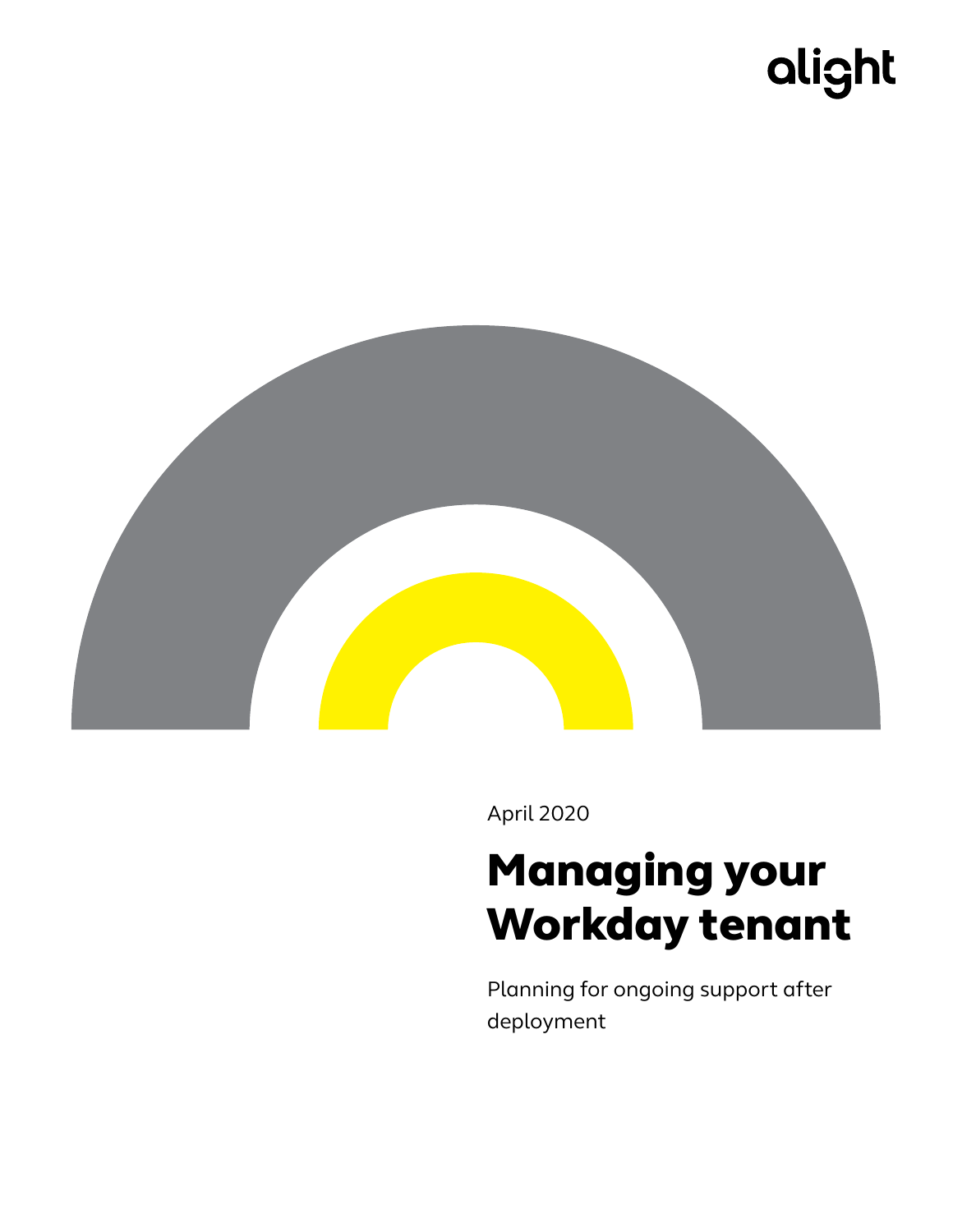Contact information Tracey Pilch Thoendel AMS Solutions Leader Human Resources and Financial Solutions

#### **Alight Solutions**

[workday.solutions@alight.com](mailto:workday.solutions%40alight.com?subject=)

#### **Overview**

Go-live is an exciting moment. However, keeping that positive momentum going is just as important. Your strategy on how to support and maintain your Workday tenant is critical to achieving this and realizing your business case.

Consider the following for the most effective day-to-day management:

• **Type of support model:** Depending on your business needs, it may be best to establish an internal team, leverage a Workday partner for fully managed application management services or adopt a hybrid approach.

#### **Figure 1:** Main options for an ongoing support model

| Your organization has                                       | Your business need is                                                                                          | <b>Support model</b>                                                                                                         |
|-------------------------------------------------------------|----------------------------------------------------------------------------------------------------------------|------------------------------------------------------------------------------------------------------------------------------|
| An established HRST/IT<br>team                              | Ad hoc Workday support<br>when capacity or a specific<br>Workday skill set within<br>internal team is an issue | In-house Workday support<br>with ad hoc support from<br>Workday partner                                                      |
|                                                             | Roll-out of new functionality<br>or support of specific<br>business initiative/project                         | In-house Workday support<br>with project/event support<br>from Workday partner                                               |
| An HRIS/IT team with<br>some skill/domain gaps              | Large project, loss of key<br>resource or backlog in a<br>particular area/skillset                             | In-house Workday support<br>with recurring (aligned<br>resource) support from<br>Workday partner                             |
|                                                             | Optimization of existing<br>tenant or addressing<br>inefficiencies in business<br>processes                    | In-house Workday support<br>with optimization support<br>from Workday partner                                                |
|                                                             | Addressing specific need/gap<br>in delivery model                                                              | In-house Workday support<br>with ad-hoc or recurring<br>(aligned resource) support<br>from Workday partner                   |
| No HRIS/IT team or<br>looking to outsource this<br>function | Long-term strategic partner<br>to provide oversight and<br>quidance of your Workday<br>investment              | Fully managed (outsourced)<br>AMS services, including<br>tenant and integration<br>management provided by<br>Workday partner |

- **Ongoing application management activities:** Providing the necessary support means members of the team possess the proper skills to provide oversight, release management, operational support and enablement services.
- **Support team roles and responsibilities:** Regardless of whether you maintain application management activities internally or leverage a Workday partner, a number of key roles and responsibilities still apply.
- **Governance:** Delivering a positive customer experience entails establishing upfront processes and procedures for end-users to request changes, which are then tracked, prioritized, approved and escalated, if necessary.

In the following pages, you will learn how to establish an ongoing support model that addresses all the activities and skills necessary to support your Workday tenant. *See Figure 1 for ongoing support model options.*

## Factors to consider

#### **Type of support model**

Generally speaking, you have three main options for an ongoing support model.

- Establish a team (HRIS, IT, etc.) to handle all management of the Workday tenant
- Utilize a team (HRIS, IT, etc.) for specific aspects of Workday management, while an experienced Workday partner fills in the gaps
- Leverage a Workday partner for fully managed AMS services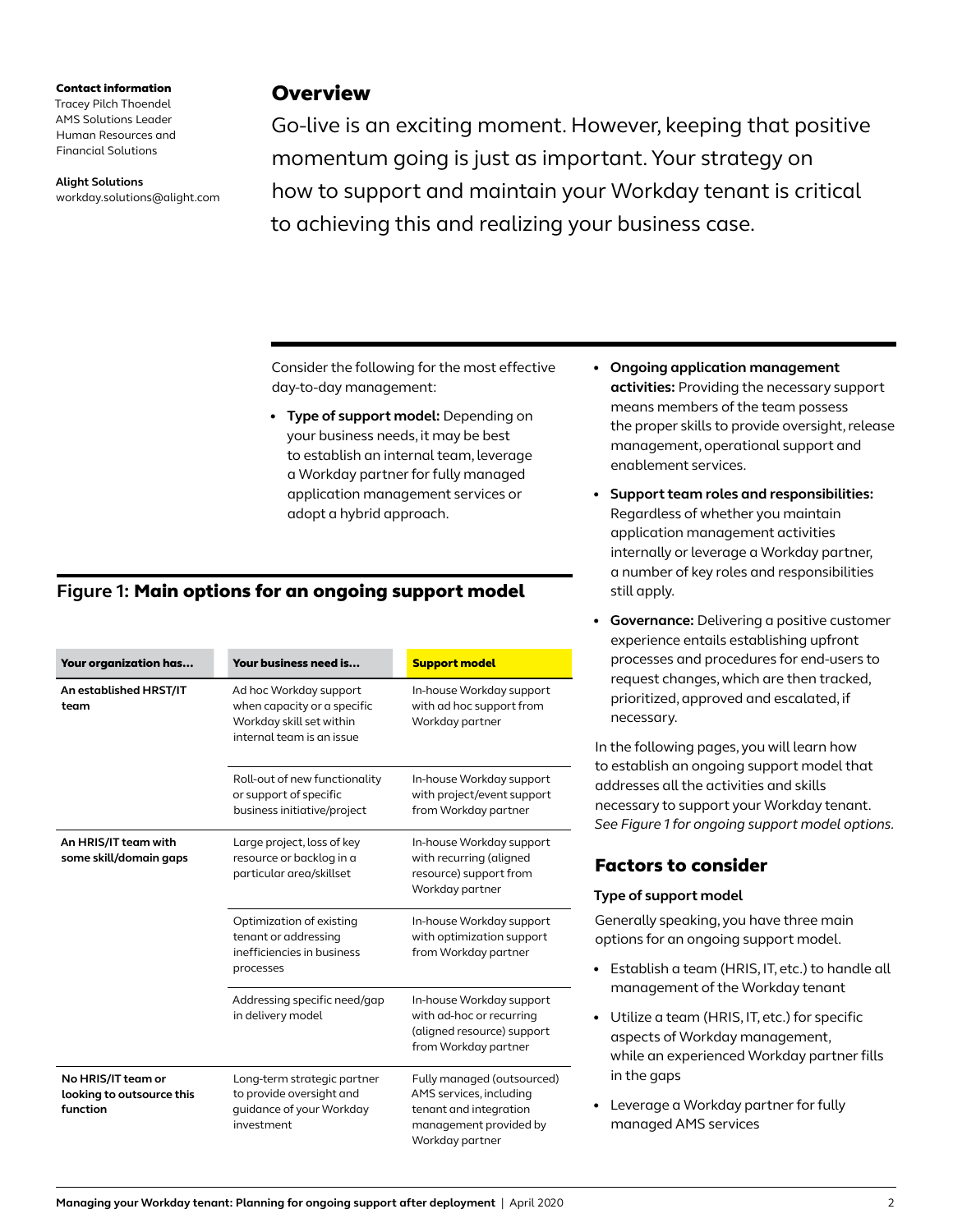## How establishing your support model early on helps

We have seen clients take several approaches to setting up their ongoing support team and determining the level of support they will provide. We recommend you have the discussion sooner rather than later and get all internal stakeholders to agree to the approach prior to go-live.

Based on a recent survey conducted with 28 Workday clients, we found the following:

- All respondents indicated a collaborative effort between HR and IT in support and management of their Workday environment, with HR owning the Workday tenant.
- The average ratio of HRIS/IT personnel to employee base was 4 FTE to 6,000 employees.
- 83% had a formal ticketing/case management system in place.

Additionally, we have found that the average support team size can vary. For example, for a client that has most to all HCM modules live, plus U.S. payroll, with 80 integrations, we tend to see approximately 6–7 FTEs needed, with an additional 1–2 FTEs allocated to discretionary/

## **Figure 2:** Ongoing support services



#### project work. When you add in support for a global population, or look at smaller organizations that require more ongoing maintenance and configuration needs, these numbers will vary. Also, for clients who are live on Workday Financial Management, we suggest allocating another 2–3 FTEs for proper ongoing support.

## Application management ongoing support services

After determining your support model, it's a good idea to ensure your team has the necessary skills to provide ongoing support activities. Even if you decide to completely outsource your AMS services, your team still has a key role to play in maximizing your organization's investment after deployment. Granted, your people may not be the ones in the trenches, doing the configuration or integration monitoring, but they still need to work with your organization's Workday partner to explain subtle nuances, ensure your company's business requirements are in the system and help test its functionality. *See Figure 2 for a list of ongoing support services.*

## Support team roles and responsibilities

Whether you keep all application management activities internally or supplement your team with a Workday partner, there are roles and responsibilities your HRIS/IT team needs to cover beyond the necessary functional configuration, technical integration and reporting development duties.

- **Oversight/governance (i.e. Workday project/product manager):** This individual serves a key role, providing oversight and guidance and general HR business direction, including establishing priorities. They also serve as the main point of contact for escalations surrounding Workdayrelated issues.
- **Requirements (i.e. business analyst):**  Working with the business partners, this team member gathers roadmap items and business requirements for required/ requested changes impacting Workday. To be successful in this role, an individual needs strong business acumen and Workday functional knowledge.